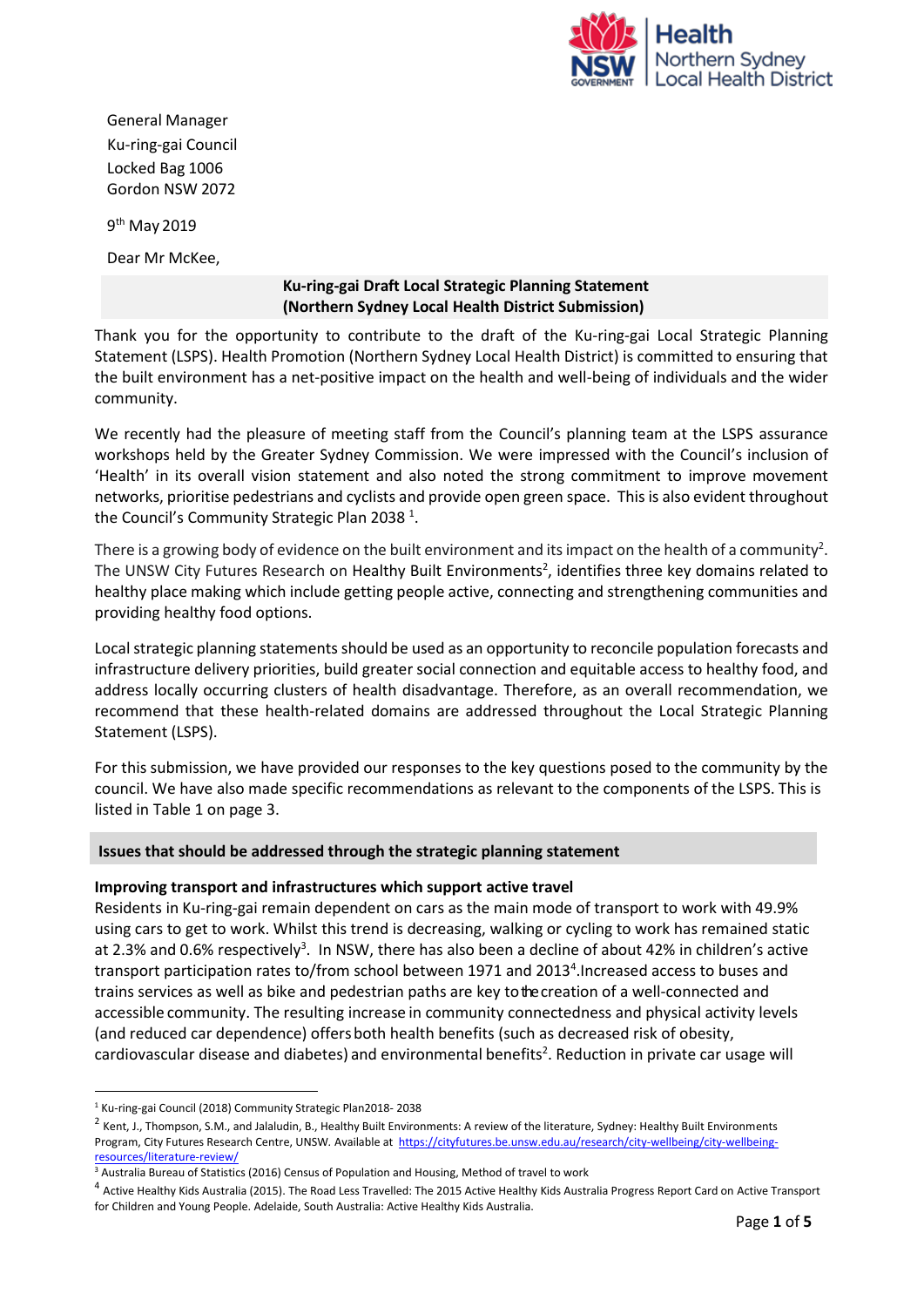also have a positive impact on traffic congestion and reduced carbon emissions.

### **Housing Choice**

Previous Council community engagement indicated that residents are seeking greater housing choice in the Ku-ring- gai area. The North District Plan<sup>5</sup> identifies that Ku-ring-gai LGA will experience one of the largest projected increases in the 65 - 84 age group, children under 4 years of age and school aged children.

Providing diverse housing choices at different price points, close to amenities such as schools will allow families to stay in the area and preserve social support networks. Increasing medium density, mixed-use developments that include retail and residential, and are well connectedto pedestrian paths, bike paths and public transport, will support social connections and reduce traffic congestion<sup>6</sup>.

## **What do you believe we should be providing more of or actively encouraging in Ku-ring-gai to improve the amenity and liveability of the area?**

### **Improving walkability and open spaces**

Public Open Spaces which are well designed with well-connected movement networks between key amenities can promote physical activity, social connectedness and increase liveability<sup>2</sup>. It is recognised that neighbourhood designs that are most likely to promote community connections are mixed use and pedestrian oriented, which is associated with increased physical activity.

Walkable local centres which offer a broad range of shops and services and contain lively urban village spaces and places where people can live,work, shop, meet and spend leisure time, can increase both retail activity and property values<sup>7</sup>.

Provision of amenities which are inclusive and appeal to a diverse range of users from children to older people can foster intergenerational interaction and strengthen community.

### **Green Spaces**

There is strong evidence that increasing green space and vegetation in public spaces provide physical and mental health benefits.<sup>8</sup> This important feature of Ku-ring-gai, along with its urban tree canopy should be retained and protected. Where possible, public pocket parks should be identified in denser residential areas, which will provide additional quality open spaces for the local and surrounding communities.

Provision of mixed usecommunity spaces (eg. community centres, playgrounds, outdoor gym equipment, skate parks, community gardens and sporting fields) will accommodate multiple users of open space, including passive recreational users to encourage physical activity. Cycling and walking infrastructures should be provided as well as the provision of shade with tree canopies.

### **Healthy Food environment**

 $\ddot{\phantom{a}}$ 

The built environment can influence healthy food and drink choices<sup>2</sup>. Future planning and policies should consider how it could increase community's access to affordable fresh fruit and vegetables and minimise exposure to fast food outlets and fast food advertising. Future development and land use should consider its impact on agricultural land for local food production, the provision of spaces for local food production, community gardens and growers' markets.

**General Comments** - Please find over page in Table 1, the LSPS structure suggested of the Department of Planning and Environment and specific health recommendations under those headings.

<sup>&</sup>lt;sup>5</sup> Greater Sydney Commission (2019)| North District Pla[n https://www.greater.sydney/north-district-plan](https://www.greater.sydney/north-district-plan)

<sup>6</sup> Garden F, Jalaludin B, Impact of Urban Sprawl on Overweight, Obesity and Physical Activity in Sydney, Australia, *Journal of Urban Health 2009*: 81(1): 19-30

 $^7$  National Heart Foundation of Australia (2011) Good for Busine\$\$: The benefits of making streets more walking and cycling friendly. Discussion Paper

<sup>8</sup> UNSW Lancet Series, Urban design: an important future force for health and wellbeing, 2016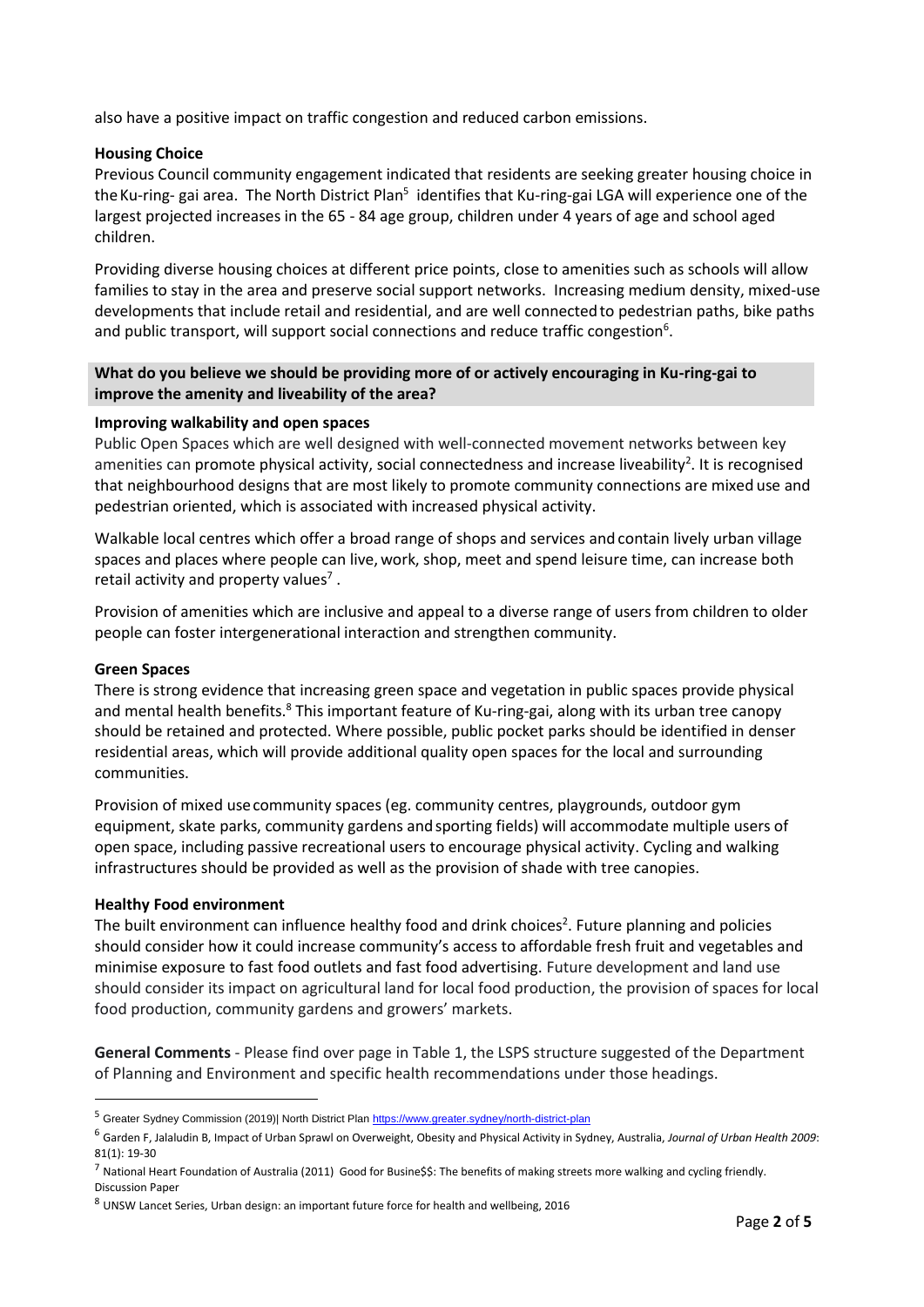| Table. 1          | NSW Department of Planning & Environment Guideline for LSPS <sup>9</sup> with NSLHD Health Promotion Recommendations                                                                                                                                                                                                                                                                                                                                                                                                                                             |                                                                                                                                                                                                                                                                                                                                                                                                                                                                                                                                                                    |                                                                                                                                                                                                                                                                                                                                                                                                                                                                                                                                                                                                                                                                                                                                                                                                                                                                                                                                                                                                     |  |  |
|-------------------|------------------------------------------------------------------------------------------------------------------------------------------------------------------------------------------------------------------------------------------------------------------------------------------------------------------------------------------------------------------------------------------------------------------------------------------------------------------------------------------------------------------------------------------------------------------|--------------------------------------------------------------------------------------------------------------------------------------------------------------------------------------------------------------------------------------------------------------------------------------------------------------------------------------------------------------------------------------------------------------------------------------------------------------------------------------------------------------------------------------------------------------------|-----------------------------------------------------------------------------------------------------------------------------------------------------------------------------------------------------------------------------------------------------------------------------------------------------------------------------------------------------------------------------------------------------------------------------------------------------------------------------------------------------------------------------------------------------------------------------------------------------------------------------------------------------------------------------------------------------------------------------------------------------------------------------------------------------------------------------------------------------------------------------------------------------------------------------------------------------------------------------------------------------|--|--|
|                   | <b>LSPS Content</b>                                                                                                                                                                                                                                                                                                                                                                                                                                                                                                                                              | <b>Possible sources and inputs</b>                                                                                                                                                                                                                                                                                                                                                                                                                                                                                                                                 | <b>Recommendations from NSLHD Health Promotion</b>                                                                                                                                                                                                                                                                                                                                                                                                                                                                                                                                                                                                                                                                                                                                                                                                                                                                                                                                                  |  |  |
| 20 Year Vision    | Vision captures the future desired state for<br>the local area and high-level outcomes that<br>give effect to the higher order strategic<br>plan.<br>Planning priorities and actions in the LSPS<br>should aim to achieve the future desired<br>state and outcomes stated in the vision.                                                                                                                                                                                                                                                                         | Community participation / engagement<br>activities to articulate the local vision.<br>Community strategic visioning process<br>conducted as part of the Community<br>Strategic Plan could help inform the<br>'planning vision'.<br>The relevant district or regional plans.                                                                                                                                                                                                                                                                                        | Include in the vision or broad overarching goal, 'community health<br>and well-being' or 'a healthy community'<br>Other Healthy Eating & Active Living (HEAL) keywords which could be<br>considered and are listed below.<br>• Health(y) - should be in context of HEAL, and not related to primary<br>health care or general environmental health<br>• Healthy food / eating Active- should be in context of HEAL<br>• Active and or Connected communit(ies)<br>• Active living<br>$\bullet$ Exercise<br>• Physical(ly) (activit(ies))<br>• Behaviour - should be behaviour in context of HEAL (eg healthy or<br>active living behaviour)<br>• Wellbeing or Wellness - in context of HEAL, and not related to<br>primary health care or disease prevention generally                                                                                                                                                                                                                               |  |  |
| Strategic Context | Explain the basis for strategic planning in<br>the area, having regard to economic, social<br>and environmental matters.<br><b>Recommendation:</b><br>This section should introduce the LGA,<br>including the impact of local geography,<br>profile and defining characteristics,<br>regional context, the key economic, social<br>and environmental issues, and the key<br>opportunities and challenges to achieving<br>the 20-year vision.<br>The strategic context should include a<br>temporal discussion of the issues that is<br>past, present and future. | Inputs to help inform context include:<br>· relevant regional strategic plan and district<br>plan, including vision statements and<br>objectives<br>• aspirations for the future of the LGA and<br>the strategic objectives identified in the<br>council's Community Strategic Plan<br>· other endorsed public documents<br>identifying or supporting strategic planning<br>for the LGA<br>· demographic, housing, transport and<br>economic trends.<br>Opportunities for regional / district<br>collaborations of research / assessments<br>should be considered. | Under social context consider inclusion of population health data and<br>trends such as:<br>• expected growth of older population compared to other LGAs<br>• expected growth of young people compared to other LGAs<br>• Trends in mode of travel to work by private vehicle, public<br>transport and active transport<br>• Trends in physical activity participation e.g. % of residents who<br>report insufficient physical activity<br>• Residents reporting good or excellent health<br>• Residents reporting a disability requiring assistance<br>• Number of unpaid carers<br>• Community strength e.g. rate of volunteering or community safety<br><b>Public documents for reference</b><br>• Government Architect NSW Policies - Better Placed, Greener<br>Spaces https://www.governmentarchitect.nsw.gov.au/<br><b>Collaborations</b><br>• Consider collaborations with the Local Health District for both<br>health infrastructure planning and population health and social<br>planning |  |  |

 $\overline{\phantom{a}}$ <sup>9</sup> NSW Dept of Planning & Environment (2018) Local Strategic Planning Statement (Guideline for Councils) [https://www.planning.nsw.gov.au/-/media/Files/DPE/Guidelines/local-strategic-planning-statements-guideline](https://www.planning.nsw.gov.au/-/media/Files/DPE/Guidelines/local-strategic-planning-statements-guideline-for-councils-2018-06-12.pdf)[for-councils-2018-06-12.pdf](https://www.planning.nsw.gov.au/-/media/Files/DPE/Guidelines/local-strategic-planning-statements-guideline-for-councils-2018-06-12.pdf)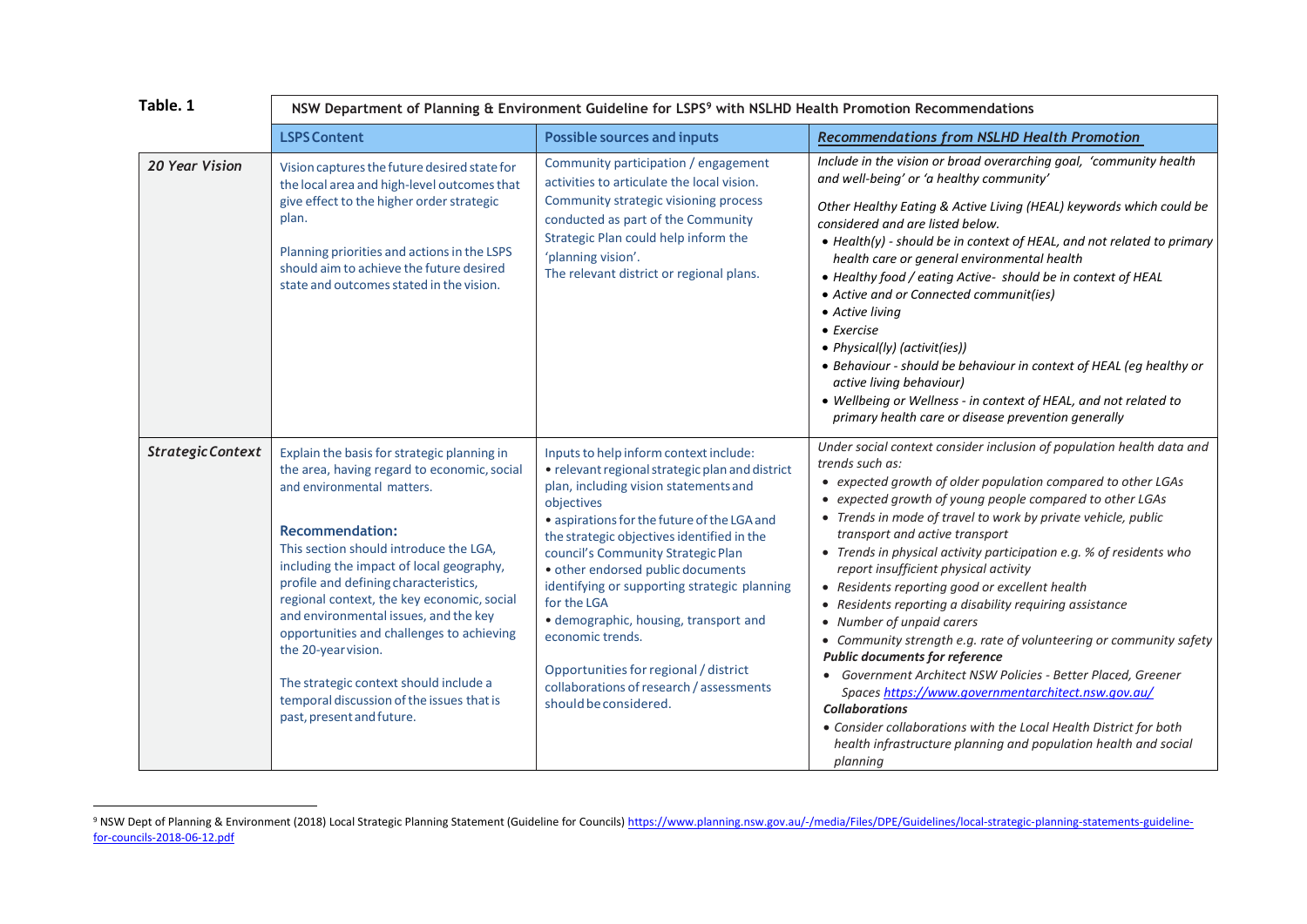| <b>Planning</b><br>priorities | Local planning priorities are to be consistent<br>with:<br>• strategies identified in regional plans<br>(relevant to LGA)<br>· planning priorities in district plans<br>(relevant to LGA)<br>. main priorities for the future of the LGA<br>identified in council's Community Strategic<br>Plan.<br><b>Recommendation:</b><br>Local planning priorities can be grouped<br>within the document around themes, to<br>provide structure and context.<br>Themes should cover the key issues<br>identified by the council to deliver the 20-<br>year vision as outlined in the strategic<br>context. | The council should also have regard to:<br>· identified areas of State, regional or district<br>significance, relevant to the LGA (eg. planned<br>precincts and growth areas)<br>· other public documents endorsed by<br>council identifying planning priorities for the<br>LGA (eg. local housing and infrastructure<br>strategies, centres plans, industrial<br>strategies, growth plans, retail, etc)<br>• housing outcomes including the local<br>housing strategy and in Greater Sydney 0-5,<br>6-10 and 20-year housing targets<br>any updated/new StateGovernment<br>policies.<br>Theme groupings may be around key areas<br>of action related to land uses, transport and<br>infrastructure, directions identified<br>in strategic and community plans, or<br>under broader economic, social and<br>environmental headings.<br>Sub-themes may assist in identifying the<br>actions necessary to implement the<br>planning priorities (eg. 'Environment'<br>theme may be broken into sub-themes such<br>as biodiversity, climate, natural resources,<br>resilience and risks etc). | Planning Priorities could align with the North District Plan and<br>incorporate active living and healthy eating. Examples could include:<br><b>Collaboration &amp; Infrastructure</b><br>Planning for connectivity and public transport between growth<br>centres, schools, employment centres, education precincts,<br>recreational facilities E.g. Pymble Business Park, SAN Hospital<br>Walking and cycling strategies should incorporate strategies to<br>$\bullet$<br>increase active travel to work and school<br>Identify opportunities for shared use of facilities to support<br>$\bullet$<br>physical activity e.g. open spaces at schools, retirement villages,<br>• Optimise the use of existing infrastructure e.g. reconfiguration of<br>open spaces or lighting to support more recreational use<br>Livability<br>• Identify opportunities to improve walkability within the LGA, in<br>particular between key destinations, maintain quality of<br>surrounding footpaths to support walking and place activation<br>• Ensure planning of public and private spaces prioritises pedestrians<br>and cyclists and movement networks<br>• Identify place-making approaches in local strategic centres which<br>deliver healthy, safe and inclusive places.<br>• Provide diverse housing options in walkable mixed-use areas which<br>can cater to an ageing population<br>• Enforcement of Smoke-free and Alcohol free zones in public spaces<br>Productivity<br>Improve active transport, including walkability in and around<br>$\bullet$<br>metropolitan, strategic and local centres<br>Active Travel Plans are developed for education precincts,<br>economic centres and strategic centres<br>Support mixed land use to integrate residential, retail and<br>$\bullet$<br>commercial with public transport and active travel infrastructure<br><b>Sustainability</b><br>Describe the current quality and quantity of open space, as well as<br>access to open space, and any areas of deficiency<br>Identify priorities and locations to orientate growth development<br>towards green infrastructure such as open space<br>Improve air quality and reduce carbon emissions from private<br>vehicles by encouraging active transport, public transport or<br>shared car programs<br>Protect and retain urban tree canopy cover, including a shade<br>tree program for Council parks, public open spaces and<br>movement networks |
|-------------------------------|-------------------------------------------------------------------------------------------------------------------------------------------------------------------------------------------------------------------------------------------------------------------------------------------------------------------------------------------------------------------------------------------------------------------------------------------------------------------------------------------------------------------------------------------------------------------------------------------------|-------------------------------------------------------------------------------------------------------------------------------------------------------------------------------------------------------------------------------------------------------------------------------------------------------------------------------------------------------------------------------------------------------------------------------------------------------------------------------------------------------------------------------------------------------------------------------------------------------------------------------------------------------------------------------------------------------------------------------------------------------------------------------------------------------------------------------------------------------------------------------------------------------------------------------------------------------------------------------------------------------------------------------------------------------------------------------------------|-----------------------------------------------------------------------------------------------------------------------------------------------------------------------------------------------------------------------------------------------------------------------------------------------------------------------------------------------------------------------------------------------------------------------------------------------------------------------------------------------------------------------------------------------------------------------------------------------------------------------------------------------------------------------------------------------------------------------------------------------------------------------------------------------------------------------------------------------------------------------------------------------------------------------------------------------------------------------------------------------------------------------------------------------------------------------------------------------------------------------------------------------------------------------------------------------------------------------------------------------------------------------------------------------------------------------------------------------------------------------------------------------------------------------------------------------------------------------------------------------------------------------------------------------------------------------------------------------------------------------------------------------------------------------------------------------------------------------------------------------------------------------------------------------------------------------------------------------------------------------------------------------------------------------------------------------------------------------------------------------------------------------------------------------------------------------------------------------------------------------------------------------------------------------------------------------------------------------------------------------------------------------------------------------------------------------------------------------------------------------------------------------------------------------------------------------------|
|                               |                                                                                                                                                                                                                                                                                                                                                                                                                                                                                                                                                                                                 |                                                                                                                                                                                                                                                                                                                                                                                                                                                                                                                                                                                                                                                                                                                                                                                                                                                                                                                                                                                                                                                                                           | Ensure green streetscapes are required as part of new<br>developments through planning controls                                                                                                                                                                                                                                                                                                                                                                                                                                                                                                                                                                                                                                                                                                                                                                                                                                                                                                                                                                                                                                                                                                                                                                                                                                                                                                                                                                                                                                                                                                                                                                                                                                                                                                                                                                                                                                                                                                                                                                                                                                                                                                                                                                                                                                                                                                                                                     |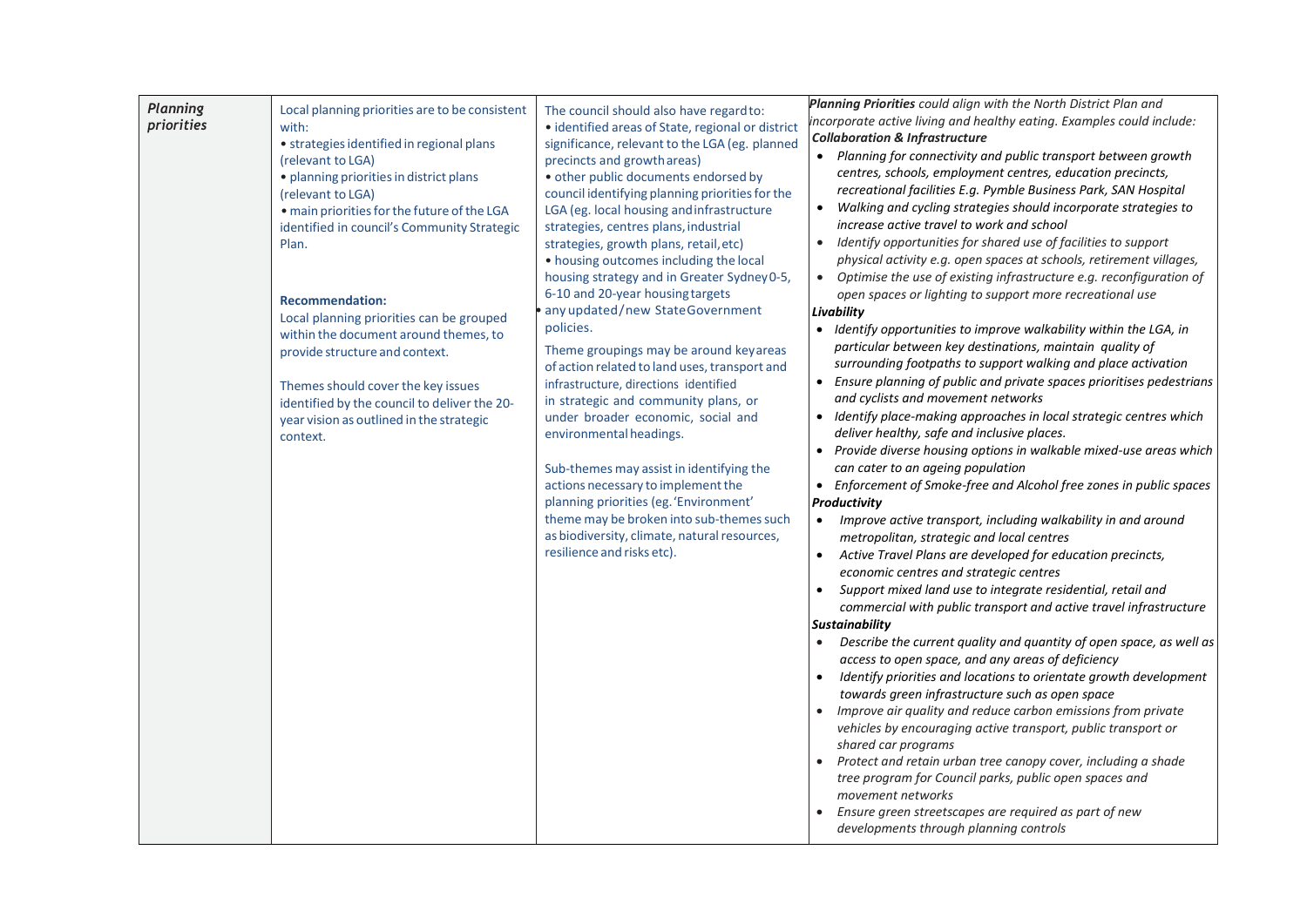| <b>Implementation</b> | The statement must set out the basis on<br>which the council is to monitor and report<br>on the implementation of those actions.<br>Recommendation:<br>The LSPS could include:<br>• Implementation strategy (with<br>timeframes)<br>• Performance indicators and other<br>success measures<br>• Monitoring and reporting methods<br>for implementing actions<br>• LSPS Review (at least 7-year review)<br>• Community feedback and continuous<br>improvement opportunities (ie.<br>measures the council will take to ensure<br>the LSPS remains responsive, relevant<br>and local)<br>• Assumptions eg any government<br>funding needed / secured. |  | Consider incorporating indicators suggested in the following resources<br>which relate to Healthy Eating and Active Living<br>The Healthy Built Environment Indicators <sup>2</sup> (UNSW) Link<br>Addressing active living and healthy eating through local council's<br>Integrated Planning and Reporting framework: A Guide prepared<br>by the NSW Premier's Council for Active Living <sup>10</sup> Link |
|-----------------------|----------------------------------------------------------------------------------------------------------------------------------------------------------------------------------------------------------------------------------------------------------------------------------------------------------------------------------------------------------------------------------------------------------------------------------------------------------------------------------------------------------------------------------------------------------------------------------------------------------------------------------------------------|--|--------------------------------------------------------------------------------------------------------------------------------------------------------------------------------------------------------------------------------------------------------------------------------------------------------------------------------------------------------------------------------------------------------------|
|-----------------------|----------------------------------------------------------------------------------------------------------------------------------------------------------------------------------------------------------------------------------------------------------------------------------------------------------------------------------------------------------------------------------------------------------------------------------------------------------------------------------------------------------------------------------------------------------------------------------------------------------------------------------------------------|--|--------------------------------------------------------------------------------------------------------------------------------------------------------------------------------------------------------------------------------------------------------------------------------------------------------------------------------------------------------------------------------------------------------------|

 $\overline{\phantom{a}}$ 

<sup>&</sup>lt;sup>10</sup> Premier's Council on Active Living (2015) Addressing active living and healthy eating through local council's Integrated Planning and Reporting framework: A Guide prepared by the NSW Premier's Council for Active Living <https://www.nswpcalipr.com.au/the-integrated-planning-and-reporting-ipr-framework/>